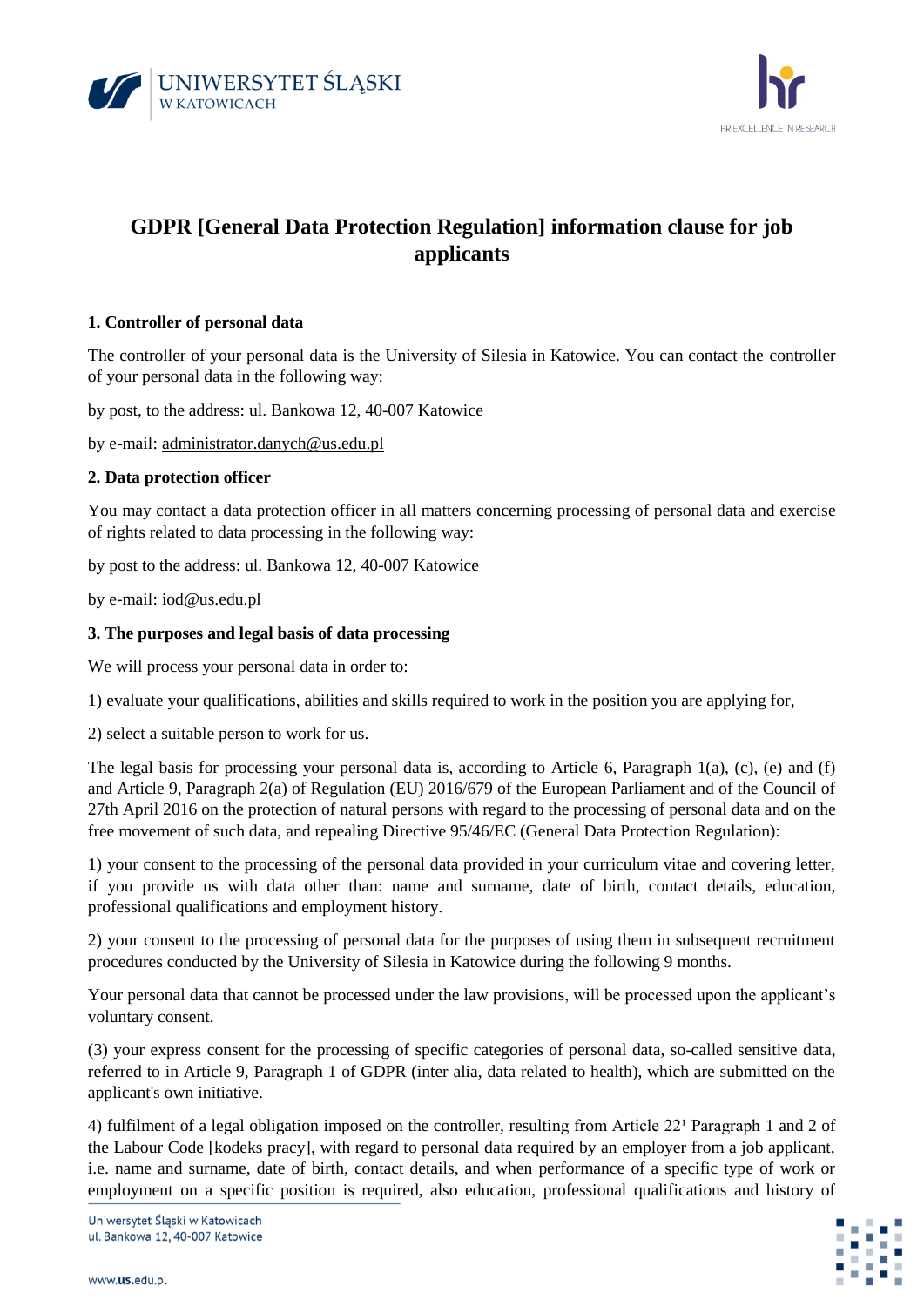



employment. Processing your personal data for other purposes and in the scope exceeding the aforementioned personal data requires your voluntary consent (Article 221a of the Labour Code).

Provision of personal data is a statutory requirement, necessary to participate in the recruitment process. In the event of failure to provide data, it will not be possible to pursue this objective.

5) \*performance of a legal duty imposed on the controller resulting in particular from the act - Law on Higher Education and Science [Prawo o szkolnictwie wyższym i nauce], and subordinate legislation issued on its basis. Processing of your personal data for other purposes and in the scope exceeding the personal data necessary for the competition proceedings requires your voluntary consent.

Provision of personal data is a statutory requirement, necessary for the implementation of the competition procedure. In the event of failure to provide the data, it will not be possible to pursue this objective.

6) performance of a task executed in the public interest, resulting in particular from Article 11, Paragraph 1 of the act - Law on Higher Education and Science;

7). our legitimate interest regarding data collected in the course of the recruitment process in order to verify your skills and ability to work in the position for which you are applying.

Law on Higher Education and Science, on the one hand, imposes on higher education institutions public duties which they must perform (Article 11, Paragraph 1), and on the other hand, guarantees them autonomy in all areas of their activity in accordance with its provisions (Article 9, Paragraph 2), which allows higher education institutions to define their specific objectives and forms of activity independently within their status defined by the provisions of law. As an academic community comprised of university employees, students and doctoral students, a higher education institution, when performing the duties referred to in the aforementioned legislation, benefits from the granted autonomy and is guided by the European academic tradition.

#### **4. Period of personal data storage**

Your personal data collected in the current recruitment process will be stored until the end of the recruitment process. If you give your additional consent to use your personal data for future recruitment purposes, they will be processed for a period of 9 months, but no longer than until the moment of withdrawal of consent.

#### **5. Data recipients**

Your personal data will not be disclosed to third parties.

# **6. Rights related to the processing of personal data**

You have the following rights with regard to the processing of personal data:

1) the right to withdraw your consent to the processing of data, see below;

2) the right to access your personal data;

3) the right to demand rectification of inaccurate personal data and supplementation of incomplete personal data;

4) the right to demand deletion of your personal data, in particular if you withdraw your consent for data processing, when there is no other legal basis for the processing;

5) the right to demand limitation of the processing of your personal data;

6) the right to object to the processing of your data due to your specific situation, when we process your data on the basis of our legitimate interest, including processing for the purposes of direct marketing, or in order